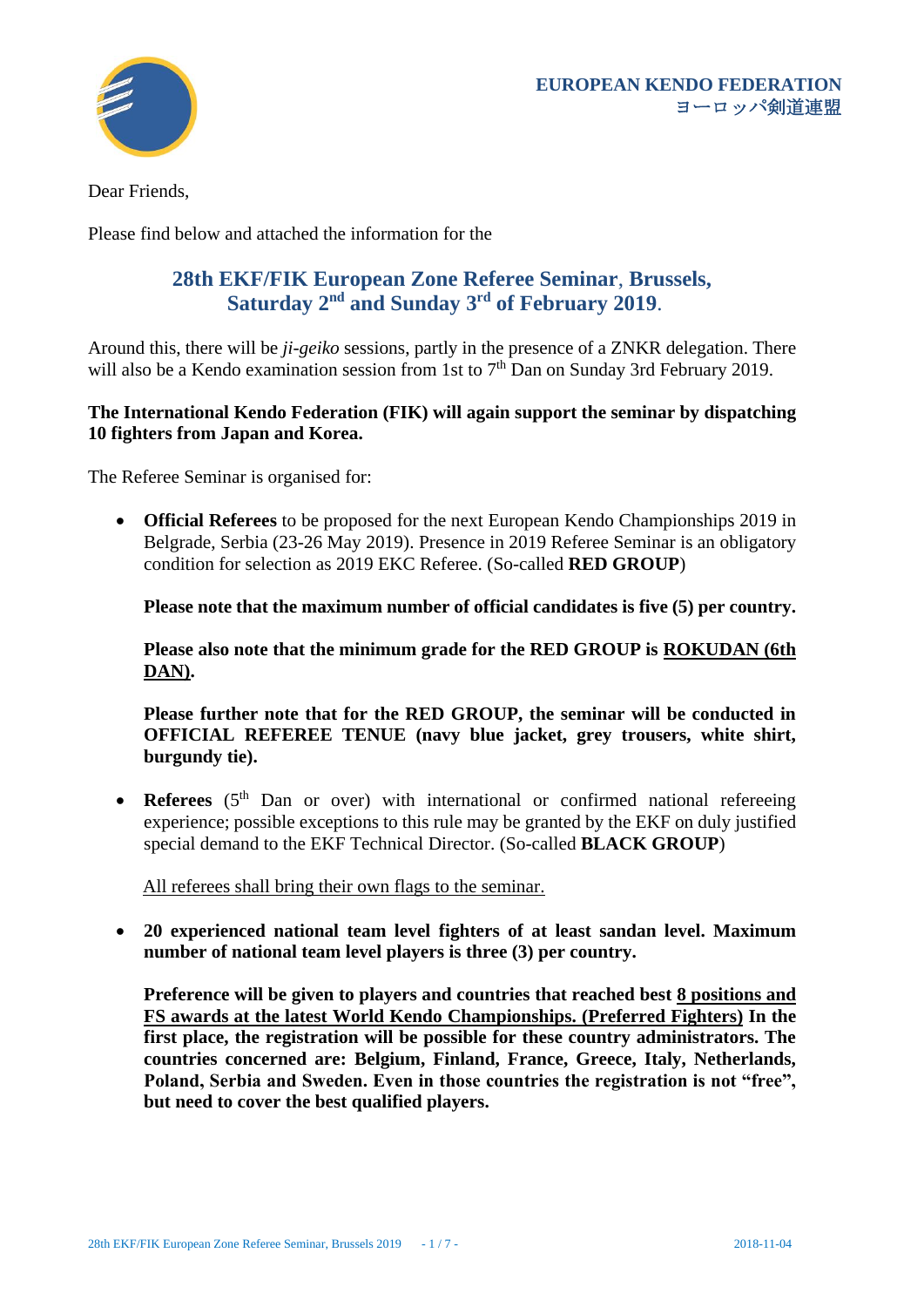

## **EKF admin reserves the right to verify the entries and reject registrations even if the formal requirements are met. Any such rejection will be notified by Registration deadline (see [3\)](#page-4-0) at the latest.**

## **Total number of fighters will be limited to 30 fighters, FIK fighters included. Registration will close when the number of 30 fighters is reached.**

Fighters will be subsidised by the EKF by providing free accommodation, free lunches and free Dinner Party. Only travelling costs remain to be paid by National Federations.

**Other persons, i.e.**

**- kendoka not in national team fighter category,** 

**- kendoka willing to participate in dan examinations,** 

**- accompanying persons** 

**are invited to participate in ji-geiko only (Friday evening, Saturday evening, Sunday after seminar). They are welcome to join the dinner party on Saturday evening at price of 30 euro. Dinner party is reserved via the registration tool.**

**There is also an additional hall (G2) reserved for organised ji-geikos, warming-up and free practice (like preparing the examination) during the most part of the seminar. See seminar schedule for availability of G2 hall. Organised ji-geikos will be announced.** 

We look forward to meeting you all next year in Brussels.

Sincerely Yours,

**Pekka NURMINEN** EKF Secretary-General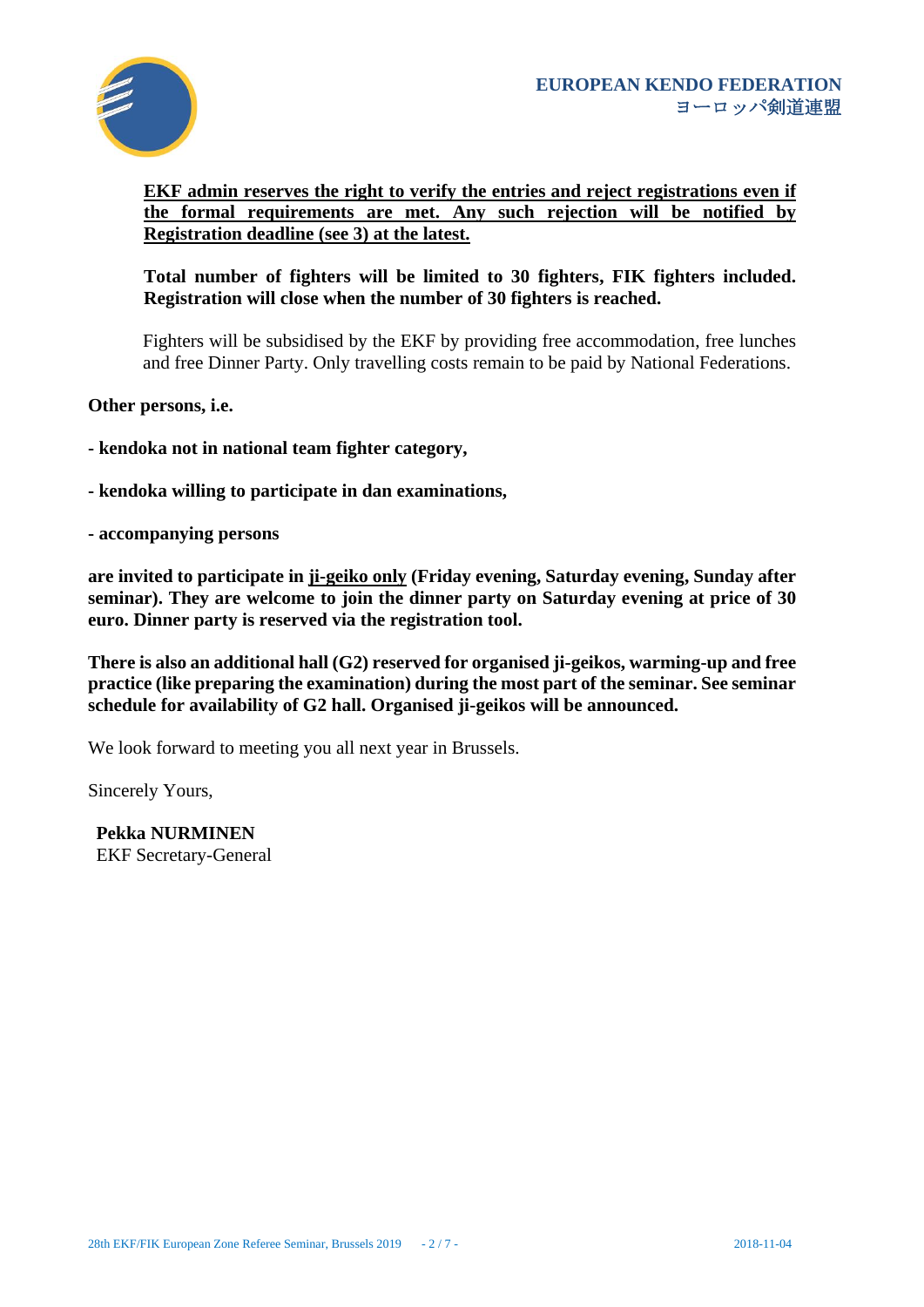

# **1. Information on the seminar:**

The venue is the

**ADEPS Sports Centre "Forêt de Soignes",**  Chaussée de Wavre 2057, 1160 BRUSSELS (Auderghem). Telephone: +32.2.672.22.60 | Fax: +32.2.672.19.39. <http://www.csfds.be/> [info@csfds.be](mailto:info@csfds.be)

Seminar price:

- S**eminar fee for Referees (Official and others)** is EUR **40,00** (including Dinner Party on Saturday). The fee remains the same as in previous years.
- Fighters who are confirmed national team members with at least sandan level, up to the level of 30 fighters first come first served, subject to EKF approval of the registration, will be subsidised by the EKF by providing free accommodation for two nights (FRI) SAT / SUN), lunches and Dinner Party. Only travelling costs remain to be paid by these fighters or their countries. National Federations shall confirm the adequate level and condition in the registration. **Maximum number of fighters per country is three (3) and total number is thirty (30), including the fighters dispatched by FIK.**

**EKF admin reserves the right to verify the entries and reject registrations even if the formal requirements are met. Any such rejection will be notified by Registration deadline (see [3\)](#page-4-0) at the latest.**

#### **IMPORTANT CHANGES ON BOOKING OF ACCOMMODATION:**

**EKF provides accommodation for the ZNKR Delegation, all fighters and for the seminar organisation. This accommodation is already reserved at ADEPS.**

**EVERYBODY ELSE (RED GROUP, BLACK GROUP, ACCOMPANYING PERSONS) need to make their bookings directly at ADEPS, by using the following link (FR and EN possible):**

**<https://www.auberge3fontaines.be/fr/>**

**AND** 

**the promotional code: stageEKF (to be inserted on the left with the dates).**

**It is advised to make reservations in groups, to fill a whole room (2-person, 4-person, 8 person rooms) for the same period of time.** 

**Prices and conditions will be given on the ADEPS website.**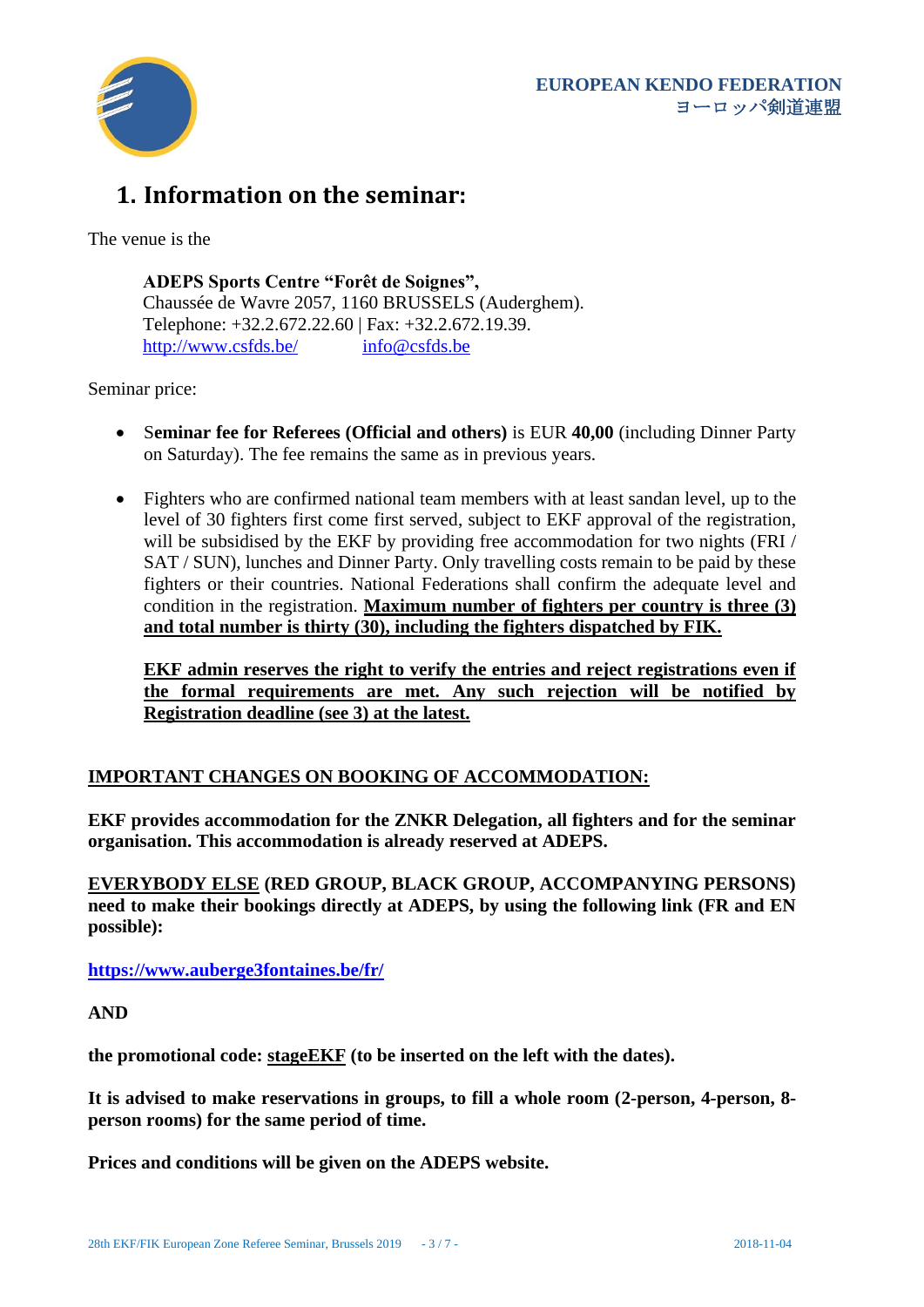

ADEPS reservation works naturally on "first come, first served" basis. After the capacity is fully booked, participants need to find hotels or AirB&B or similar outside. All participants are naturally free to use accommodation outside ADEPS.

Meals:

- Breakfasts at ADEPS are included with the accommodation.
- Saturday and Sunday lunch is offered free of charge ONLY for ZNKR Delegation, and the fighters, naturally.
- **There will be no organised lunches for other participants. ADEPS Cafeteria is informed of a major event. There is a possibility to command food from outside via Deliveroo, Uber Eats, or other delivery services (not to be eaten in the Cafeteria). EKF will investigate a possibility to order bento boxes.**
- Dinner Party on Saturday night at the ADEPS is included in the seminar fee for the two groups of referees. For the others, the price is 30 euros per person, to be commanded upon registration.
- The dinner party on Saturday is free for fighters.

**ALL OTHER MEALS (for example lunches and dinners on Thursday and Friday and on Sunday evening) must be organised individually by participants.**

**Registration to seminar is made on-line via EKF website. Please note, that registration of a person in Official Referee category S1 (RED GROUP) means official nomination as EKC Referee Candidate. The registration to the Red Group is also considered as declared availability to referee at the EKC. Please make sure that this is the case.**

**Official referee candidates might also be requested to be members of an examination jury in Brussels or at the EKC. Composition of panels will be confirmed well in advance, once number of examination candidates is known.**

## **2. Information on the examination:**

The Dan grading examination from  $1<sup>st</sup>$  to  $7<sup>th</sup>$  Dan will be held on Sunday 3rd February 2019 in the afternoon (subscription & registration fees according to the **EKF Grading Rules on EKF website**).

Registration to dan examinations is done via EKF website by the National Federations. See registration info below.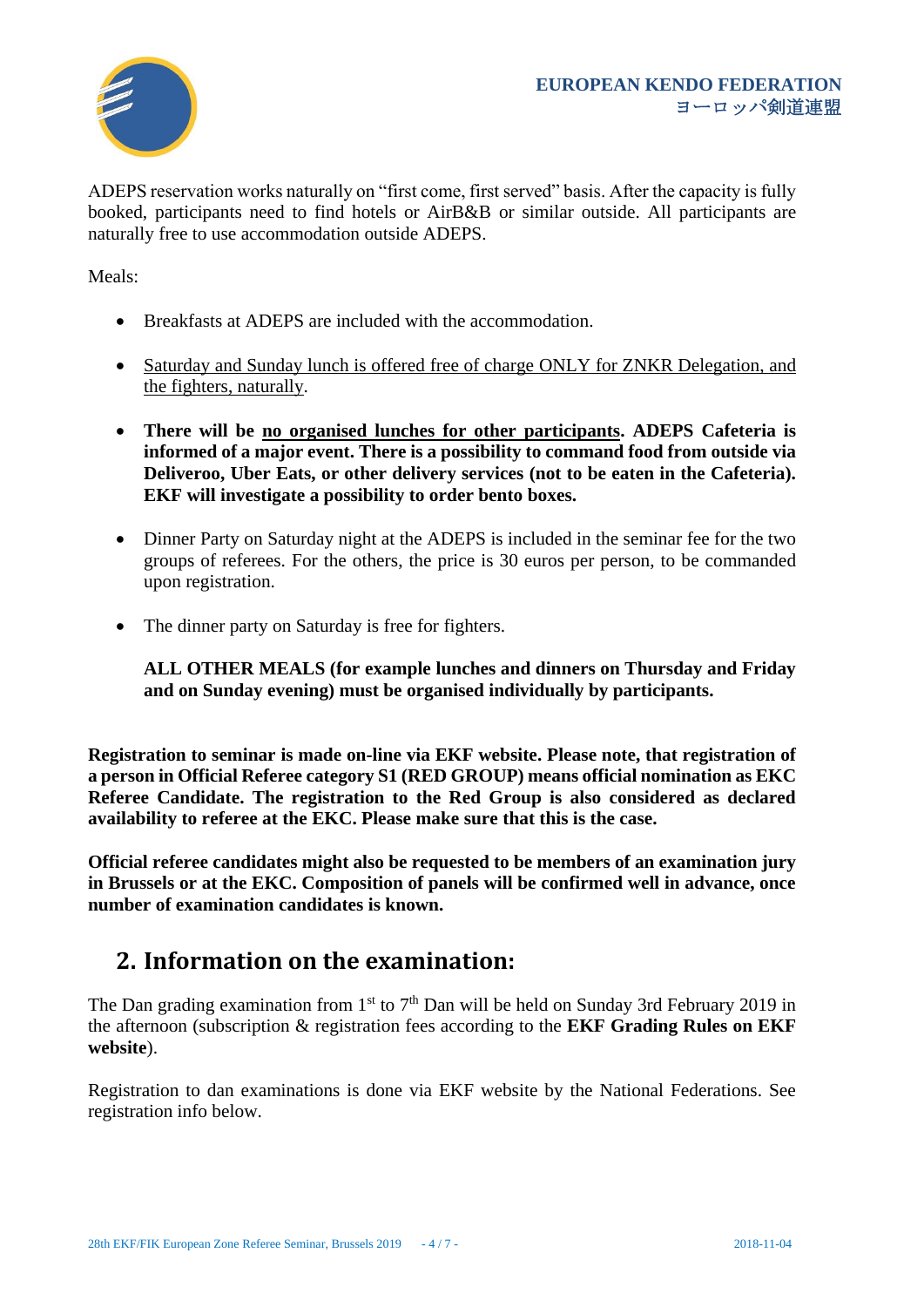

All candidates for dan examination - without exception - are asked to confirm their registration/payment and presence at the latest on Sunday by 12.00 with the EKF Secretariat in ADEPS. This can be done by country or club representative.

#### NOTE: **Non-confirmed and non-paid candidates will be eliminated from the list of candidates after the deadline.**

The candidates must be ready in the Hall H2 one hour before the start of the examination on Sunday. The provisional starting time of the examination is 14:00 (i.e. please be there at 13.00 at the latest). Please follow the announcements for possible changes of timetable.

## <span id="page-4-0"></span>**3. Registration, Payment and Cancellation Policy**

- **Registration to the Seminar will open on** 
	- o **12th November 2018 for Preferred Fighters Registration /see p.1) and on**
	- o **26th November 2018 for all and will end for all**
	- o **10th December 2018.**
	- o **You can download an invoice upon closing the registration.**
- Deadline for the **seminar related payments** is **23 rd December 2018**.
- Registration deadline for dan **examinations and payments** is **15th January 2019**.
- Deadlines will be respected.
- **Registrations are done via EKF website.**

Seminar: Please go to "Event Registration" and select "EKF Kendo Referee Seminar 2019" and follow the instructions there. Most important is the selection of registration type ("Shinpan S1, S2, Fighter F). You can print a (PDF) list of registered persons that will show the amounts that need to be transferred to the EKF account after checking period.

#### **Please check that the pictures of the Red Group Shinpan are uploaded to the EKF Website and change / upload as necessary!**

Examination: Normal procedure via EKF website

Payments shall be made **exclusively** to the EKF account in advance **by the deadline (see above)**, preferably grouped by country. Otherwise, the registration cannot be accepted. For payments from outside Eurozone it is already possible to pay via PayPal to [treasurer@ekf](mailto:treasurer@ekf-eu.com)[eu.com,](mailto:treasurer@ekf-eu.com) however a cash payment (in Euro) on the spot can be agreed, but agreement must be made before respective deadline.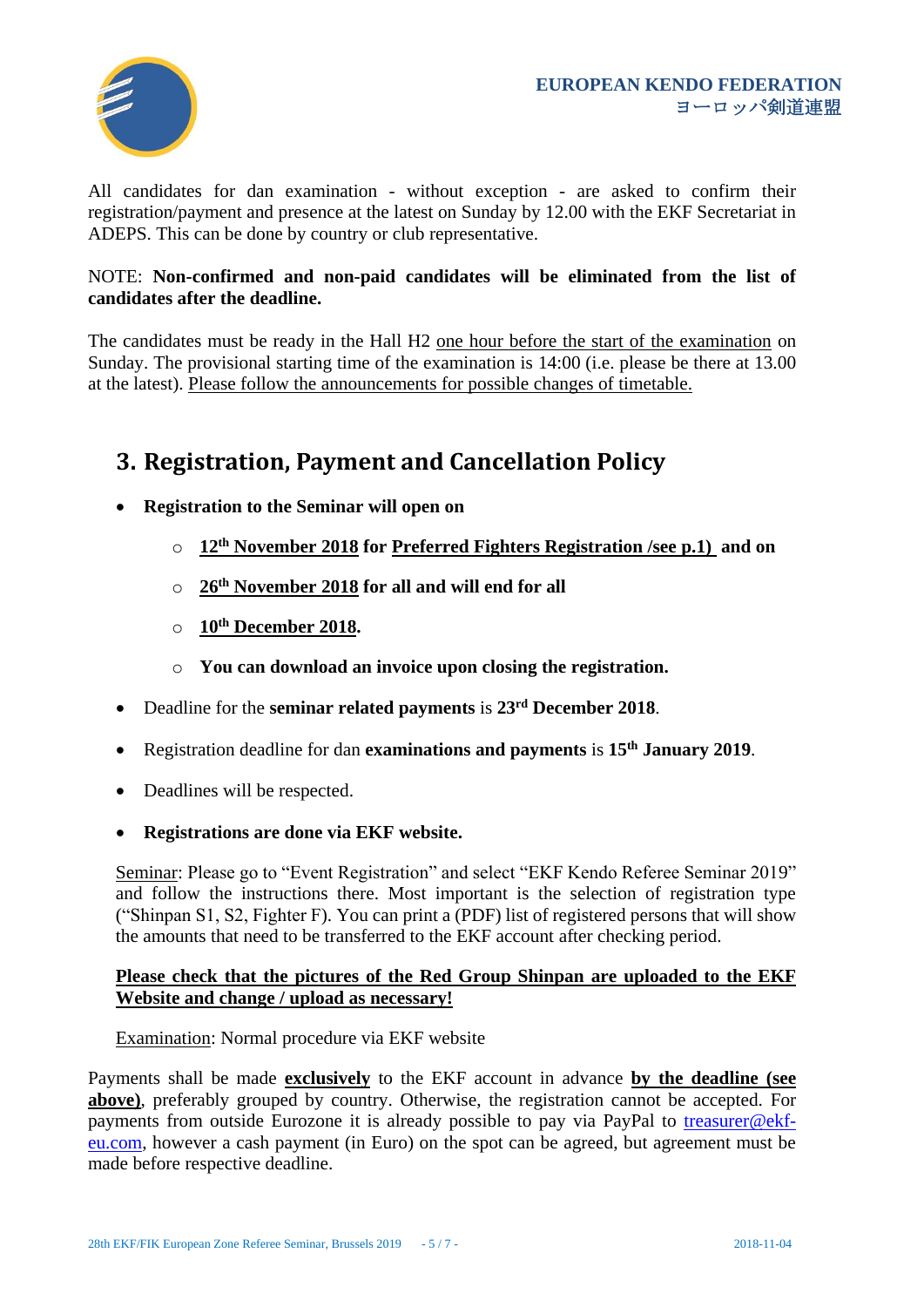

Please clearly indicate the exam by date/country/person and refer to the respective information on the transfer:

| <b>EKF Bank account information:</b> | <b>BNP Paribas Fortis Bank, Brussels</b> |                           |
|--------------------------------------|------------------------------------------|---------------------------|
| Account holder's name:               | EKF AISBL                                |                           |
| Account number:                      | BE45 0016 9470 5689                      | <b>BIC</b> code: GEBABEBB |

And please send details of your transfer (who paid for whom and for what) via e-mail to [treasurer@ekf-eu.com](mailto:treasurer@ekf-eu.com) with cc.: [vice-president@ekf-eu.com](mailto:vice-president@ekf-eu.com)

## **SEMINAR CANCELLATION POLICY:**

- **Cancellations made until 14 th January 2019 are fully reimbursed.**
- **Cancellations made between 15th January and 28 th January 2019 (these days included) are reimbursed apart from the costs incurred.**
- **Cancellations made after 29th January 2019 will not be reimbursed.**

**Cancellations to accommodation according to ADEPS conditions.** 

## **4. Important notice:**

Please pass this information on to the clubs in your country, mentioning especially that all subscriptions to the seminar and the examinations have to be made by the **National Federation**. It is not advised for private practitioners to contact EKF directly.